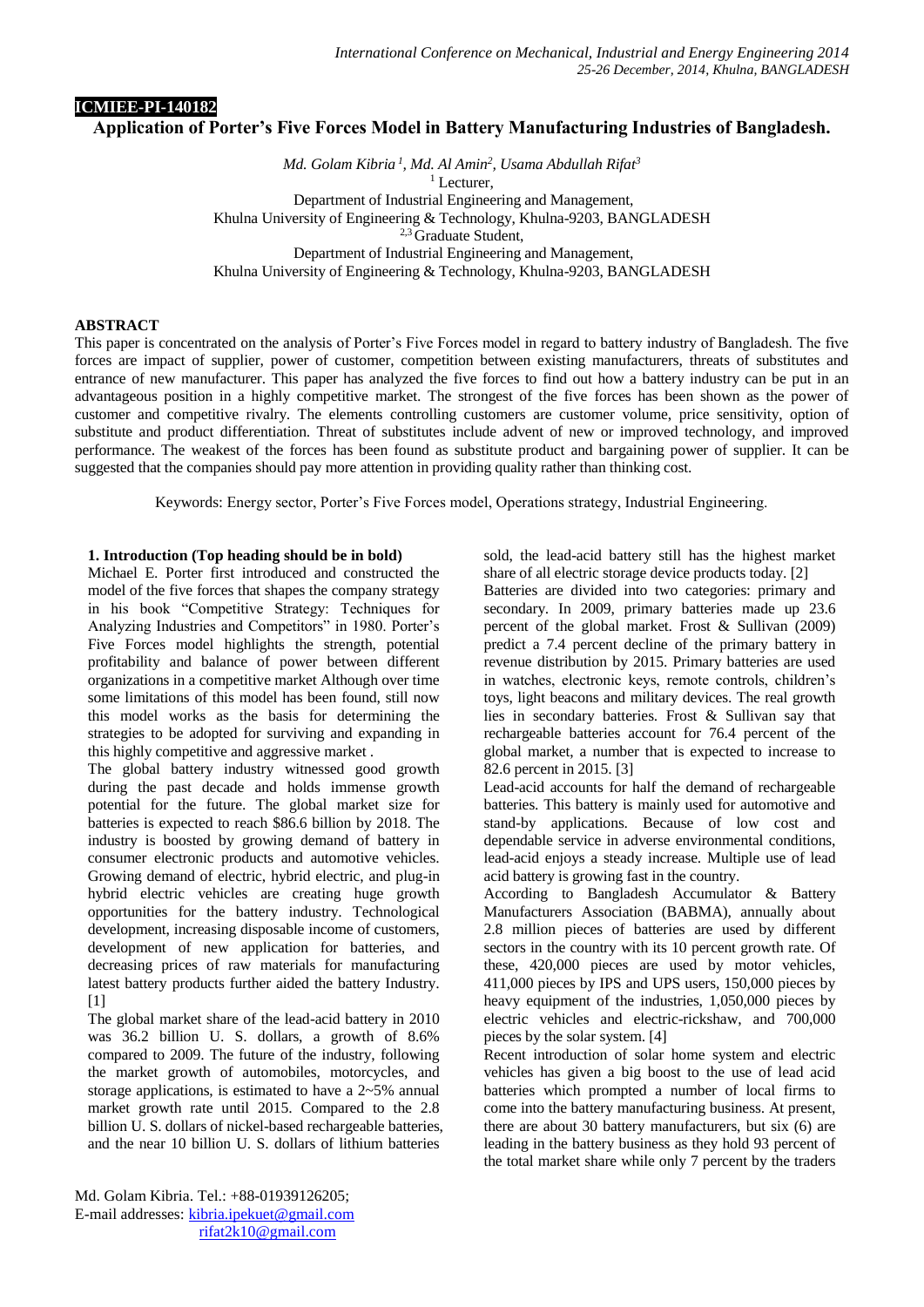who import batteries and sell those locally. Among the local manufacturers, Rahimafrooz has been leading the market with 35 percent market share, followed by Hamko with 18 percent market share. Volvo, Ramso, Rangs and some other companies are also active in the battery market. Rahimafrooz, meeting the compliances, has also been exporting batteries to more than 45 countries across the globe. [4]

### **2. Literature Review**

Bacanu (2010), tried to find a reference framework for the competition that includes Porters competence strategy to achieve the goal of the competitive advantage through cost and differentiation strategy. The study showed that for some products a positive relation exists between the price level of current manufacturer and the new entrants. [5]

Bayraktar (2010), discussed the tools that link between the strategic option and the performance of the company. The survey includes (519) companies and the multiregression analysis has been used. The study showed that there is a strong impact of the strategic option on improving the performance of the company. [6]

Hill (2010) aimed to improve a framework which identifies the circumstances under the dominance of the differentiation and the cost strategies. The study concludes that the differentiation strategy has an important role in pushing the cost down. [7]

Rada (2010), demonstrates the bargaining power of electro-mechanical suppliers of oil industry companies, especially when the suppliers can add value to their customers through selling the product using different methods to offer the product, namely the best offer, the modern offer, the prompt offer and the lowest price offer. [8]

Dr. Jaradat (2013), studied the application of Porter Model for five competitive forces on the food industrial companies in Jordan to select business strategies. [9]

Amrollahi (2013), conducted an analysis on Open Source Business with Porter's Five Forces. They studied many case studies and previous researches for this analysis and recognized that the issue of license and revenue model has to be precisely considered while a firm adopts the open source strategy. [10]

#### **3. Overview of Current Manufacturers**

Navana Limited, the flagship company of the Navana Group (previously Islam Group) was established in 1964. Aftab Automobiles Ltd. Introduced a Battery Manufacturing unit, concern of Navana Group in January 2002, and manufacturing different type of automotive batteries (from small car to big lorries) and marketing the same in the country. This company is manned by 82 staff (all inclusive) in manufacturing plant and by 20 staff (all inclusive) in sales and service center (both Dhaka and Chittagong).

Incorporated in 17th of July, 1996 with absolute determination to produce quality products and bring in cutting edge technology, White Products and Electronics Limited (WP&EL) was founded. Rangs Power Battery, manufactured in own factory under strict supervision of highly experienced engineers and strong QAD. It stores rated power and ensures uninterrupted service during its life span in Cars, Commercial vehicles, Rickshaws & Three Wheelers, IPS, Solar System and industrial use. Skilled Engineers & Technicians are engaged in after sale service centers evenly distributed all over the country. Achieved ISO 9001, ISO 14000 and OHSAS for its Quality Management, Environmental and Health Safety up to International Standard.

HAMKO Group started its journey in 1979 with the vision to excel in the accumulator industry. After 3 decades of business HAMKO is currently a leading producer of Lead Acid Batteries in Bangladesh. HAMKO is also a pioneer Battery Components and Chemical manufacturer serving and supporting other battery companies of the country. HAMKO Group is also contributing to proliferation of Renewable Power Generation as the supplier for Solar Batteries, Solar Panels and other related accessories to the rural electrification initiative by different NGOs and System integrators at home and abroad. HAMKO Group in its future ventures has a clear focus to advance in the Energy Technology sector, and contribute to mutual development of itself and all its partners and stakeholders.

Panna Group (PG) has sailed on its journey in the year of 1980. Panna Group adopted the strategy of developing a major Bangladesh based manufacturing business through acquisitions and other means from a raw materials trader. Panna Group introduced Panna Battery Ltd. a wellestablished organization and is recognized by Govt. of Bangladesh as a manufacturing and export outfit in 1978. It is also ISO 14001-2004, ISO 9001-2008, and BSTI certified company. They are holding the permanent membership of International Battery Council, USA. Their quality products are well established and popular in more than 17 countries of the world covering Asia, Africa, Latin America, Middle East, North America and Europe. Annual turnover is US\$ 95 million. The group has bagged several awards including National Export Award and Engineering Export Award.

Rahimafrooz Batteries Ltd. (RBL) is the largest lead-acid battery manufacturer in Bangladesh. The company is one of the leading regional players, with market leadership at home and export endeavours to more than 44 countries around the world. It manufactures about 200 different varieties of batteries for automotive, motorcycle, IPS and other applications in its factory located at West Panisail, Zirani Bazaar, and Gazipur. The Company maintains high standards of operations, which are certified in both ISO 9001 as well as ISO 14001 standards. Furthermore, in order to ensure occupational health and safety of its employees, the company has also implemented the occupational health and safety management system, OSHAS 18001 standard.

#### **4. The Study Population and Sample**

The population of the study consisted of 30 battery industries located in different parts of Bangladesh. The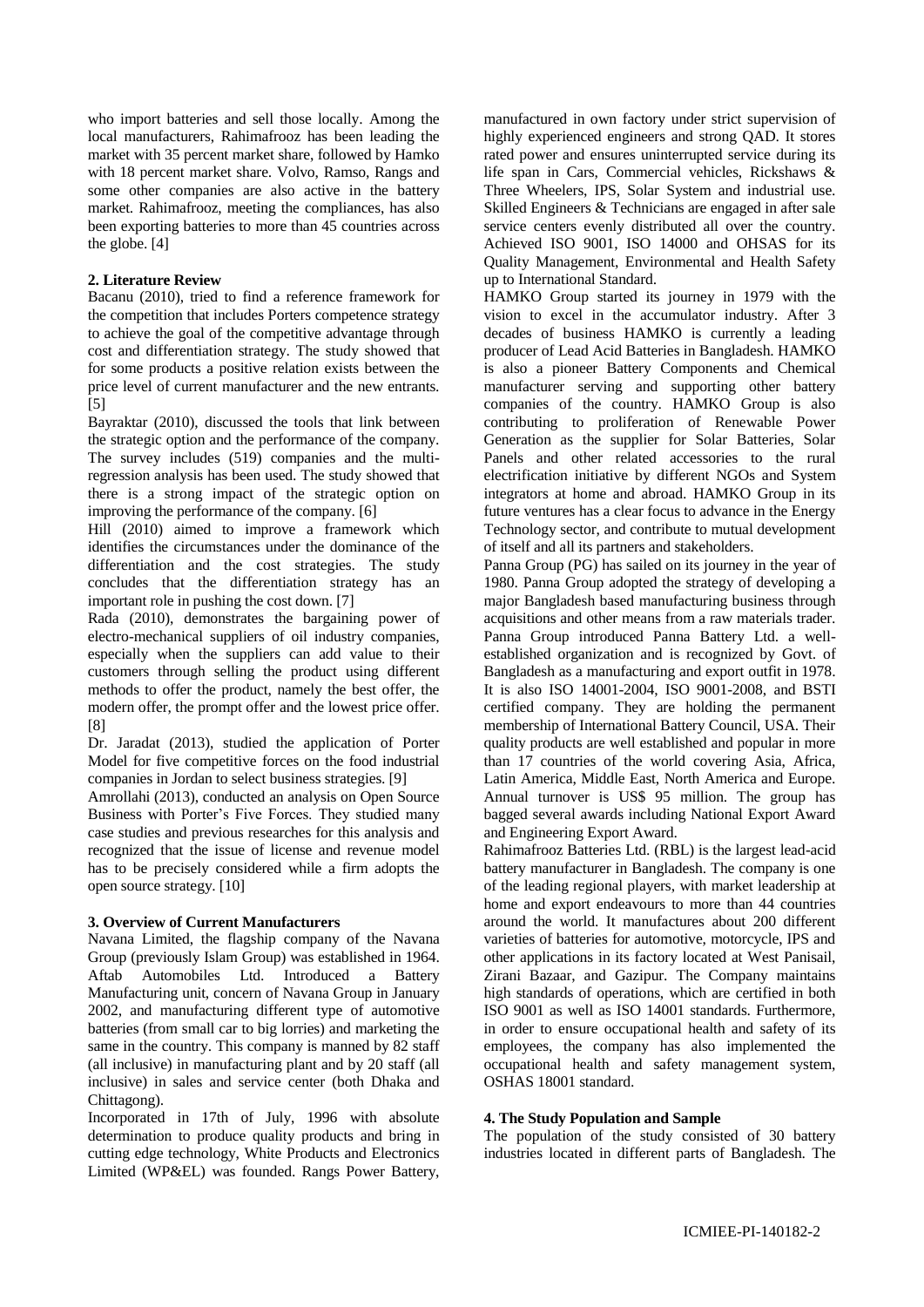sample consisted of 5 industries from this population of 30.

### **5. Hypotheses and Research Model**

**H01** Influence of buyer power on cost strategy is average. **H02** Influence of buyer power on differentiation strategy is high.

**H03** Influence of supplier power on cost strategy is very low.

**H04** Influence of supplier power on differentiation strategy is very low.

**H05** Influence of threat of new entrants on cost strategy average.

**H06** Influence of threat of new entrants on differentiation strategy is high.

**H07** Influence of threat of substitute product on cost strategy low.

**H08** Influence of threat of substitute product on differentiation strategy is average.

**H09** Influence of competitive rivalry on cost strategy is average.

**H10** Influence of competitive rivalry on differentiation strategy is very high.

To find the effect of the five forces on cost strategy and differentiation strategy, t-distribution has been used with two-tail α. Effect of the five forces on the strategies has been quantified using Likert scale and then t-distribution has been used.

## **6. Analysis of the Five Forces**

6.1 Bargaining Power of Buyer

The bargaining power of customers determines how much customers can impose pressure on margins and volumes. Customers bargaining power is likely to be high when they buy large volumes, there is a concentration of buyers, the supplying industry comprises a large number of small operators, the supplying industry operates with high fixed costs, the product is undifferentiated and can be replaced by substitutes, switching to an alternative product is relatively simple and is not related to high costs, customers have low margins and are pricesensitive, customers could produce the product themselves, the product is not strategically important to the customer, the customer knows about the production costs of the product, there is the possibility for the customer integrating backwards.

In this industry, buyers are fragmented, no buyer has any particular influence on price. But buyers influence product characteristics. There is no possibility of customers integrating backward. [11]

The results from t-distribution analysis is summarized in Table 1.

**Table 1** Results of t-distribution analysis for bargaining power of buyer

| Condition                         |           | Acceptable<br>Range of     | Result<br>of<br>Null<br>Hypothesis |
|-----------------------------------|-----------|----------------------------|------------------------------------|
| Influence<br>of<br>buver<br>power | $-0.5976$ | $-2.132$<br>to<br>$+2.132$ | Accept                             |

| on cost strategy<br>is average.                                                       |        |                            |        |
|---------------------------------------------------------------------------------------|--------|----------------------------|--------|
| Influence<br>of<br>buyer<br>power<br>on<br>differentiation<br>strategy<br>1S<br>high. | 0.5976 | $-2.132$<br>to<br>$+2.132$ | Accept |

### 6.2 Bargaining Power of Supplier

The term 'suppliers' comprises all sources for inputs that are needed in order to provide goods or services. Supplier bargaining power is likely to be high when, the market is dominated by a few large suppliers rather than a fragmented source of supply, there are no substitutes for the particular input, the suppliers customers are fragmented, so their bargaining power is low, the switching costs from one supplier to another are high, there is the possibility of the supplier integrating forwards in order to obtain higher prices and margins etc. This threat is especially high when the buying industry has a higher profitability than the supplying industry, the buying industry hinders the supplying industry in their development. In such situations, the buying industry often faces a high pressure on margins from their suppliers. The relationship to powerful suppliers can potentially reduce strategic options for the organization. [11]

Here suppliers have a very low level of influence over the industry. Most of the components are made locally and a good number of suppliers are available. Substitute of some resources are available through different suppliers. Same raw materials are obtained from different suppliers from different countries, so there is very low risk of the suppliers being united and trying to control the industry. Switching cost is not at all high as we see that there is different suppliers supplying at the same time. This industry is a well-established sector, so the supplier enjoy less power of bargaining. Some industries has internal suppliers, such as HAMKO battery has HAMKO plastic and KMI to supply them plastic cover and charging plates. We can conclude that suppliers are weak in this industry. The results from t-distribution analysis is summarized in Table 2.

| $0 - 0$ wp pass                                                             |        |                            |                                    |
|-----------------------------------------------------------------------------|--------|----------------------------|------------------------------------|
| Condition                                                                   | t      | Acceptable<br>Range of     | Result<br>of<br>Null<br>Hypothesis |
| of<br>Influence<br>supplier<br>power on cost<br>is<br>strategy<br>very low. | 0.4564 | $-2.132$<br>to<br>$+2.132$ | Accept                             |
| $\sigma$ f<br>Influence<br>supplier<br>power<br>on<br>differentiation       | 1.8257 | $-2.132$<br>to<br>$+2.132$ | Accept                             |

**Table 2** Results of t-distribution analysis for bargaining power of supplier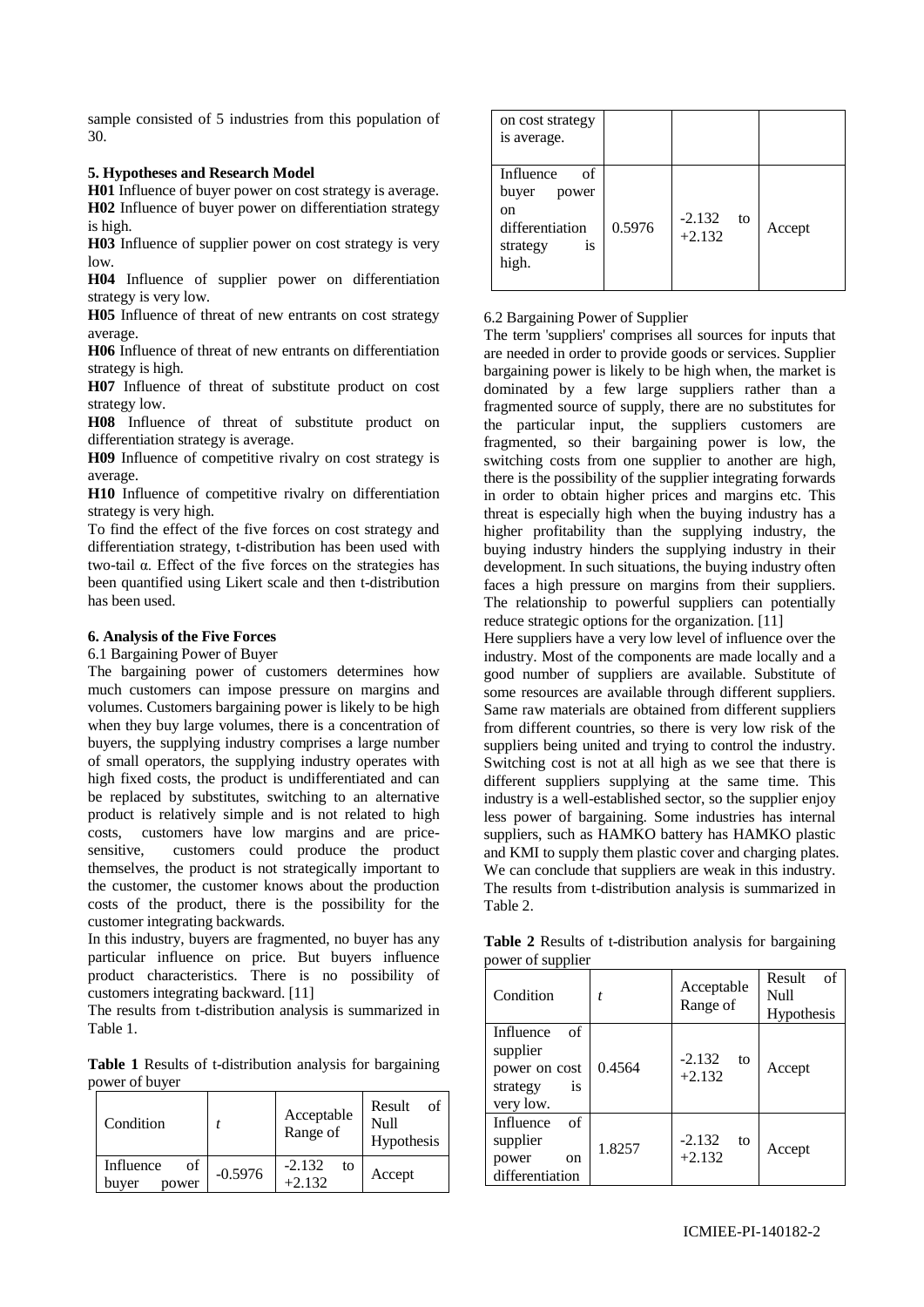| strategy  | 10<br>10 |  |  |
|-----------|----------|--|--|
| very low. |          |  |  |

### 6.3 Threat of New Entrants

The competition in an industry will be the higher, the easier it is for other companies to enter this industry. In such a situation, new entrants could change major determinants of the market environment (e.g. market shares, prices, customer loyalty) at any time. There is always a latent pressure for reaction and adjustment for existing players in this industry. The threat of new entries will depend on the extent to which there are barriers to entry. These are typically economies of scale (minimum size requirements for profitable operations), high initial investments and fixed costs, cost advantages of existing players due to experience curve effects of operation with fully depreciated assets, brand loyalty of customers, protected intellectual property like patents, licenses etc., scarcity of important resources, e.g. qualified expert staff, access to raw materials is controlled by existing players, distribution channels are controlled by existing players, existing players have close customer relations, e.g. from long-term service contracts, high switching costs for customers, legislation and government action. [11]

Demand for this product is very high, so possibility of new entrants is very high. Again technological requirement is not very high. But the entrance is bounded by very high initial cost, government policies and environmental laws. Economies of scale is very high in this sector for making profit. Again loyal customer base will not be created if product is not supplied in necessary amount, which is very important factor for running business. For lack of brand loyalty of customers, it will very hard to achieve economies of scale. So close customer relation is necessary to counter new competitor. The results from t-distribution analysis is summarized in Table 3.

**Table 3** Results of t-distribution analysis for threat of new entrants

| Condition                                                                                  |           | Acceptable<br>Range of     | Result<br>of<br>Null<br>Hypothesis |
|--------------------------------------------------------------------------------------------|-----------|----------------------------|------------------------------------|
| Influence<br>of<br>threat of<br>new<br>entrants on cost<br>strategy<br>average.            | $-0.3835$ | $-2.132$<br>to<br>$+2.132$ | Accept                             |
| Influence<br>of<br>threat of new<br>entrants<br>on<br>differentiation<br>strategy is high. | 0.5976    | $-2.132$<br>to<br>$+2.132$ | Accept                             |

#### 6.4 Threat of Substitutes

A threat from substitutes exists if there are alternative products with lower prices of better performance parameters for the same purpose. They could potentially attract a significant proportion of market volume and hence reduce the potential sales volume for existing players. This category also relates to complementary products. Similarly to the threat of new entrants, the threat of substitutes is determined by factors like brand loyalty of customers, close customer relationships, switching costs for customers, the relative price for performance of substitutes, current trends etc. [11]

Performance constraints of this type of battery, such as poor cycle life, fading performance after repeated discharges, slow charging, and heavy weight may give rise to lithium batteries. The results from t-distribution analysis is summarized in Table 4.

| substitute. |                        |                                    |
|-------------|------------------------|------------------------------------|
| Condition   | Acceptable<br>Range of | Result<br>Ωf<br>Null<br>Hypothesis |

**Table 4** Results of t-distribution analysis for threat of

| Condition                                                                                                                  | t         | Acceptable<br>Range of     | Null<br>Hypothesis |
|----------------------------------------------------------------------------------------------------------------------------|-----------|----------------------------|--------------------|
| of<br>Influence<br>of<br>threat<br>substitute<br>product on cost<br>strategy low.                                          | $-1.8257$ | $-2.132$<br>to<br>$+2.132$ | Accept             |
| Influence<br>of<br>of<br>threat<br>substitute<br>product<br><sub>on</sub><br>differentiation<br>strategy<br>İS.<br>average | $-0.4564$ | $-2.132$<br>to<br>$+2.132$ | Accept             |

## 6.5 Competitive Rivalry

Competition between existing players is likely to be high when there are many players of about the same size, players have similar strategies, there is not much differentiation between players and their products, and hence, there is much price competition, low market growth rates, Barriers for exit are high etc. [11]

Market situation for this industry is very good and growth rate is high, one has to ensure constant supply of product as per requirement and provide quality to sustain improvement. Products from different manufacturers don't differ much in specification and quality, so price competition is not very high. Making price a key to take advantage is not easy, again there is brand loyalty of customers. All the manufacturers generally employ the same strategy to achieve improvement. A small amount of manufacturers are in the market and most of them are producing below the demand rate. So competition is not very high in this sector. The results from t-distribution analysis is summarized in Table 5.

**Table 5** Results of t-distribution analysis for competitive rivalry.

| Condition                                         |     | Acceptable<br>Range of     | Result<br>of<br>Null<br>Hypothesis |
|---------------------------------------------------|-----|----------------------------|------------------------------------|
| of<br>Influence<br>competitive<br>rivalry on cost | 0.0 | $-2.132$<br>to<br>$+2.132$ | Accept                             |